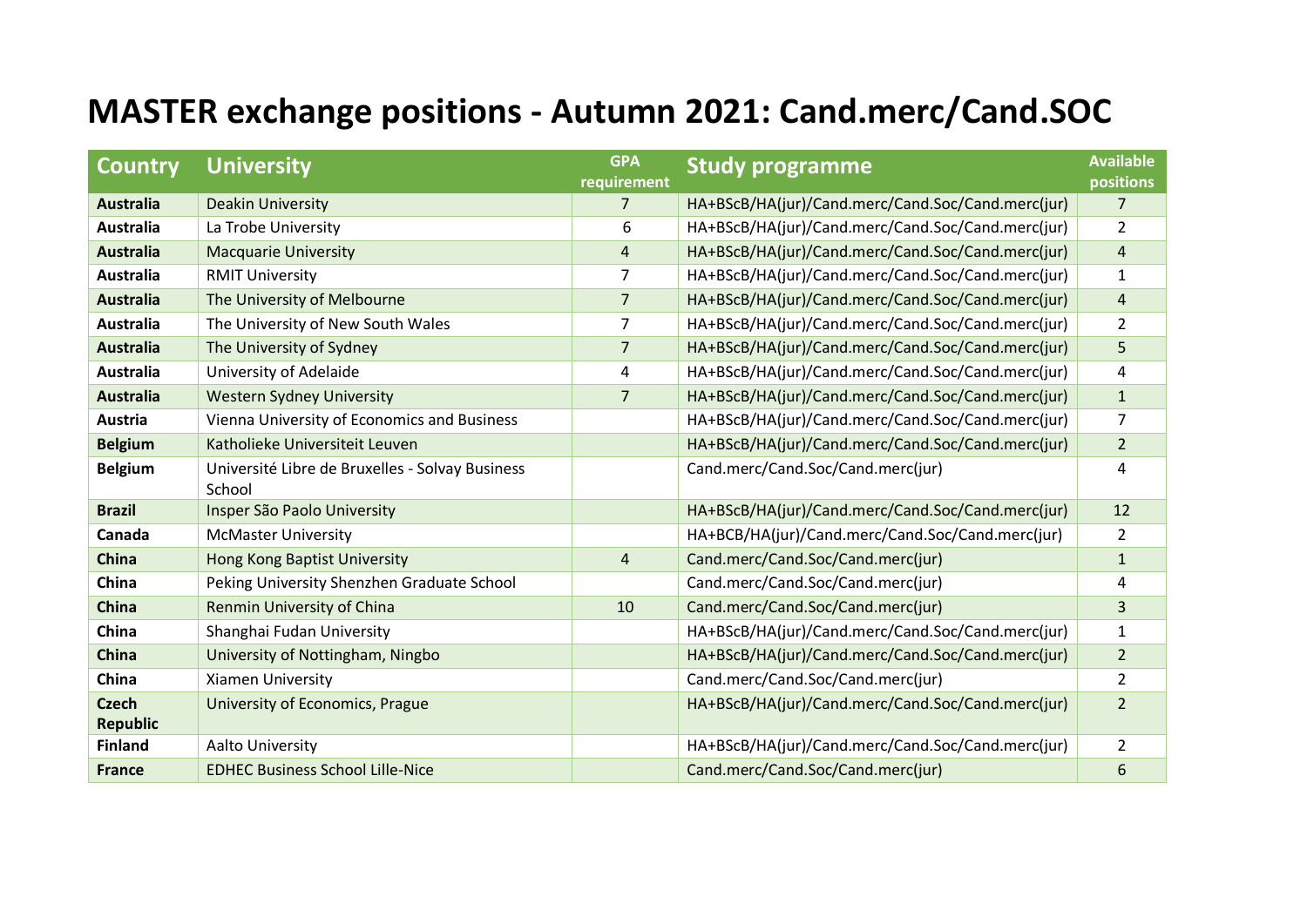| <b>France</b>      | <b>EM Lyon Business School</b>                                               |                | Cand.merc/Cand.Soc/Cand.merc(jur)                 | $\overline{2}$          |
|--------------------|------------------------------------------------------------------------------|----------------|---------------------------------------------------|-------------------------|
| <b>France</b>      | <b>ESC Rennes School of Business</b>                                         |                | HA+BScB/HA(jur)/Cand.merc/Cand.Soc/Cand.merc(jur) | 4                       |
| <b>France</b>      | <b>ESCP Europe</b>                                                           |                | Cand.merc/Cand.Soc/Cand.merc(jur)                 | 4                       |
| <b>France</b>      | Grenoble Ecole de Management                                                 |                | Cand.merc/Cand.Soc/Cand.merc(jur)                 | $\mathbf{1}$            |
| <b>France</b>      | <b>Toulouse Business School</b>                                              |                | HA+BScB/HA(jur)/Cand.merc/Cand.Soc/Cand.merc(jur) | 6                       |
| Germany            | Freie Universität Berlin (FU Berlin)                                         |                | Cand.merc/Cand.Soc/Cand.merc(jur)                 | $\overline{2}$          |
| Germany            | Humboldt-Universität zu Berlin                                               |                | HA+BScB/HA(jur)/Cand.merc/Cand.Soc/Cand.merc(jur) | 1                       |
| Germany            | Leipzig Graduate School of Management (HHL)                                  |                | Cand.merc/Cand.Soc/Cand.merc(jur)                 | $\overline{2}$          |
| Germany            | Ludwig-Maximillians-Universitat Munchen                                      |                | HA+BScB/HA(jur)/Cand.merc/Cand.Soc/Cand.merc(jur) | $\mathbf{1}$            |
| Germany            | Universitat zu Köln                                                          |                | HA+BScB/HA(jur)/Cand.merc/Cand.Soc/Cand.merc(jur) | $\sqrt{4}$              |
| Germany            | University of Mannheim                                                       |                | HA+BScB/HA(jur)/Cand.merc/Cand.Soc/Cand.merc(jur) | 3                       |
| <b>Hungary</b>     | <b>Corvinus University of Budapest (Corvenius</b><br><b>Business School)</b> |                | HA+BScB/HA(jur)/Cand.merc/Cand.Soc/Cand.merc(jur) | $\overline{4}$          |
| Iceland            | Reykjavik University                                                         |                | HA+BScB/HA(jur)/Cand.merc/Cand.Soc/Cand.merc(jur) | 4                       |
| India              | Indian Institute of Management Calcutta                                      |                | Cand.merc/Cand.Soc/Cand.merc(jur)                 | 3                       |
| India              | Management Development Institute Gurgaon                                     |                | Cand.merc/Cand.Soc/Cand.merc(jur)                 | 10                      |
| Italy              | <b>Bocconi University</b>                                                    |                | HA+BScB/HA(jur)/Cand.merc/Cand.Soc/Cand.merc(jur) | $\sqrt{4}$              |
| Italy              | Universita degli studi di Venezia Ca'Foscari                                 |                | HA+BScB/HA(jur)/Cand.merc/Cand.Soc/Cand.merc(jur) | 4                       |
| Italy              | University Luiss Guido Carli                                                 |                | HA+BScB/HA(jur)/Cand.merc/Cand.Soc(Cand.merc(jur) | $\overline{4}$          |
| Japan              | Waseda University                                                            | $\overline{7}$ | HA+BScB/HA(jur)/Cand.merc/Cand.Soc/Cand.merc(jur) | 4                       |
| <b>Korea</b>       | <b>Kyung Hee University</b>                                                  |                | Cand.merc/Cand.Soc/Cand.merc(jur)                 | $\mathbf{1}$            |
| <b>Korea</b>       | Sogang University                                                            |                | HA+BScB/HA(jur)/Cand.merc/Cand.Soc/Cand.merc(jur) | 4                       |
| Lithuania          | <b>Vilnius University</b>                                                    |                | HA+BScB/HA(jur)/Cand.merc/Cand.Soc/Cand.merc(jur) | $\overline{2}$          |
| <b>Mexico</b>      | ITESM, Monterrey Campus, Mexico                                              | 4              | HA+BScB/HA(jur)/Cand.merc/Cand.Soc/Cand.merc(jur) | 8                       |
| <b>Netherlands</b> | Erasmus Universiteit Rotterdam                                               |                | Cand.merc/Cand.Soc/Cand.merc(jur)                 | $\mathbf{1}$            |
| <b>Netherlands</b> | <b>Maastricht University</b>                                                 |                | HA+BScB/HA(jur)/Cand.merc/Cand.Soc/Cand.merc(jur) | $\mathbf{1}$            |
| <b>Netherlands</b> | Vrije Universiteit Amsterdam                                                 |                | HA+BScB/HA(jur)/Cand.merc/Cand.Soc/Cand.merc(jur) | $\overline{\mathbf{4}}$ |
| <b>Norway</b>      | BI Norwegian Business School                                                 |                | HA+BScB/HA(jur)/Cand.merc/Cand.Soc/Cand.merc(jur) | 4                       |
| <b>Norway</b>      | Norwegian School of Economics & Business (NHH)                               |                | HA+BScB/HA(jur)/Cand.merc/Cand.Soc/Cand.merc(jur) | $\overline{2}$          |
| Portugal           | Universidade Católica Portuguesa Lisboa                                      |                | HA+BScB/HA(jur)/Cand.merc/Cand.Soc/Cand.merc(jur) | $\mathbf{1}$            |